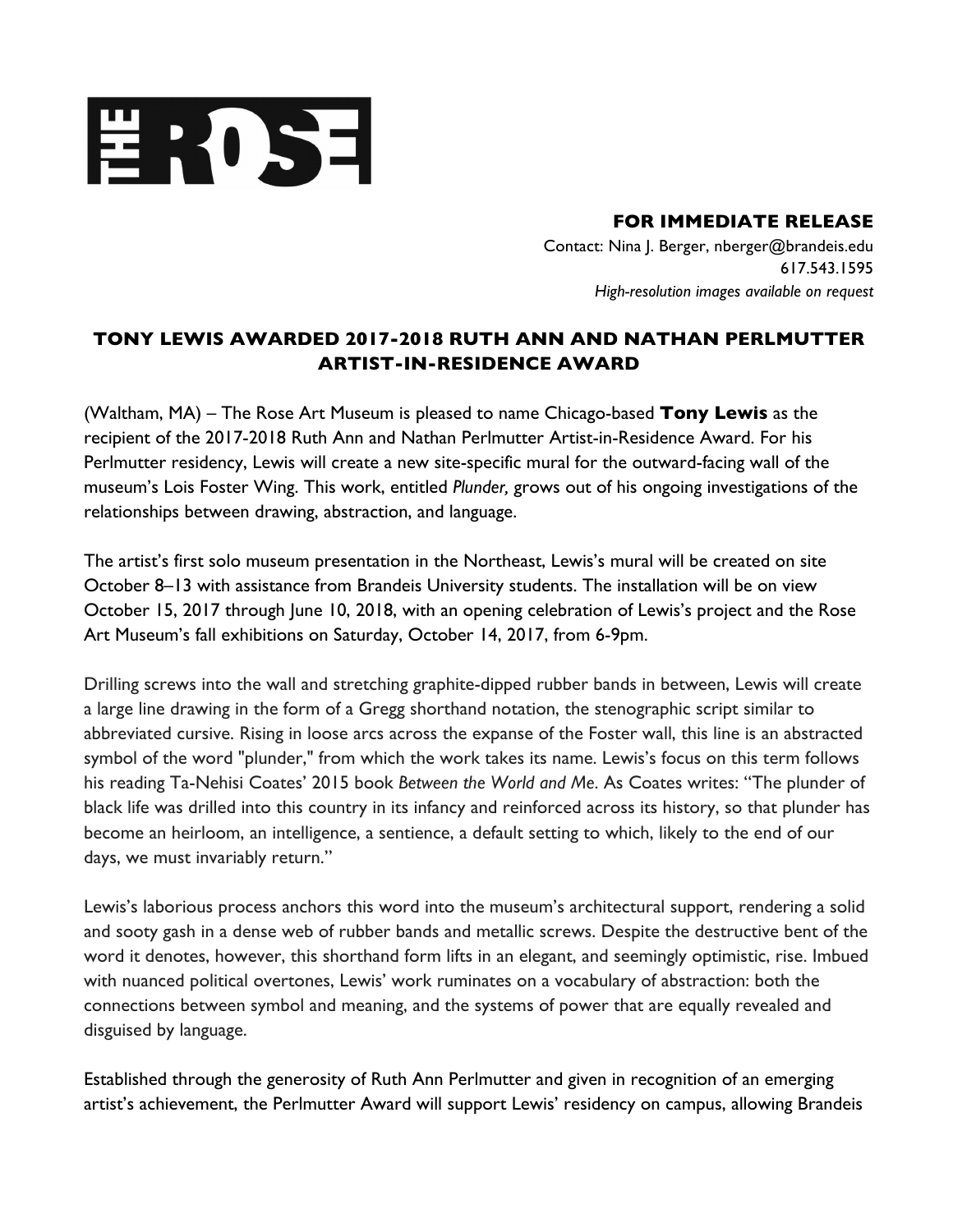University students to work closely with an artist on the cusp of greater acclaim.

 "We thank Ruth Ann Perlmutter for her generous support of the Rose and for enabling us to bring Tony Lewis to Brandeis this year," said **Luis Croquer**, the Henry and Lois Foster Director of the Rose. "The Perlmutter Award allows the Rose to promote and explore the work of artists poised to have a lasting impact in their field. Lewis's residency and work promises to have especial resonance within our university community, where interdisciplinary dialogues about race and power are, given our political context, now more critical than ever."

## **ABOUT THE PERLMUTTER AWARD**

 The Ruth Ann and Nathan Perlmutter Artist-in-Residence Award is part of the Rose's longstanding tradition of promoting young artists. Honorees include Roxy Paine (2002), Barry McGee (2004), Xavier Veilhan (2005), Dana Schutz (2006), Clare Rojas (2007), Alexis Rockman (2008), Michael Dowling (2009-10), Sam Jury (2011), Dor Guez (2012), Mika Rottenberg (2013-2014), Mary Weatherford (2015), JJ PEET (2016), and Jennie C. Jones (2017).

 Nathan Perlmutter served as national director of the Anti-Defamation League for eight years. Along with his wife, Ruth Ann, he championed the interfaith movement and sought to empower Jews, blacks and other minorities. He received the Presidential Medal of Freedom at the White House in 1987, shortly before his death. He was a vice president at Brandeis from 1969-73. Ruth Ann, who has degrees from the University of Denver and Wayne State University, is a noted sculptor and painter.

## **ABOUT TONY LEWIS**

 Tony Lewis was born in 1986 in Los Angeles, and lives and works in Chicago. Recent solo exhibitions  include: *Alms, Comity and Plunder*, Museo Marino Marini, Florence, Italy (2016); *free movement nomenclature pressure weight*, Museum of Contemporary Art, Cleveland, OH (2015); and *48 Keep a tight rein on your temper*, The Bindery Projects, Saint Paul, MN (2013). His work has been included in museum group exhibitions including: *Speech/Acts* at the Institute of Contemporary Art at the University  of Pennsylvania (2017); *The Gap Between the Fridge and the Cooker*, The Modern Institute, Glasgow, UK  (2016); *The Revolution Will Not be Gray*, Aspen Art Museum, Aspen, CO (2016); *Walls and Words*, Museum of Eldridge Street, New York, NY (2014); *LUMP Projects*, organized by John Neff, Raleigh, NC (2013); *People of Color*, Gene Siskel Film Center, Chicago, IL (2012); and *Ground Floor*, Hyde Park Art Center, Chicago, IL (2012).

 Lewis participated in the 2014 iteration of the Whitney Biennial at the Whitney Museum of American Art in New York.

## **ABOUT THE ROSE ART MUSEUM AT BRANDEIS UNIVERSITY**

 Founded in 1961, The Rose Art Museum at Brandeis University is among the nation's premier university museums dedicated to collecting, preserving, exhibiting, and interpreting modern and contemporary art. A center of cultural and intellectual life on campus, the Museum serves as a catalyst for the exchange of